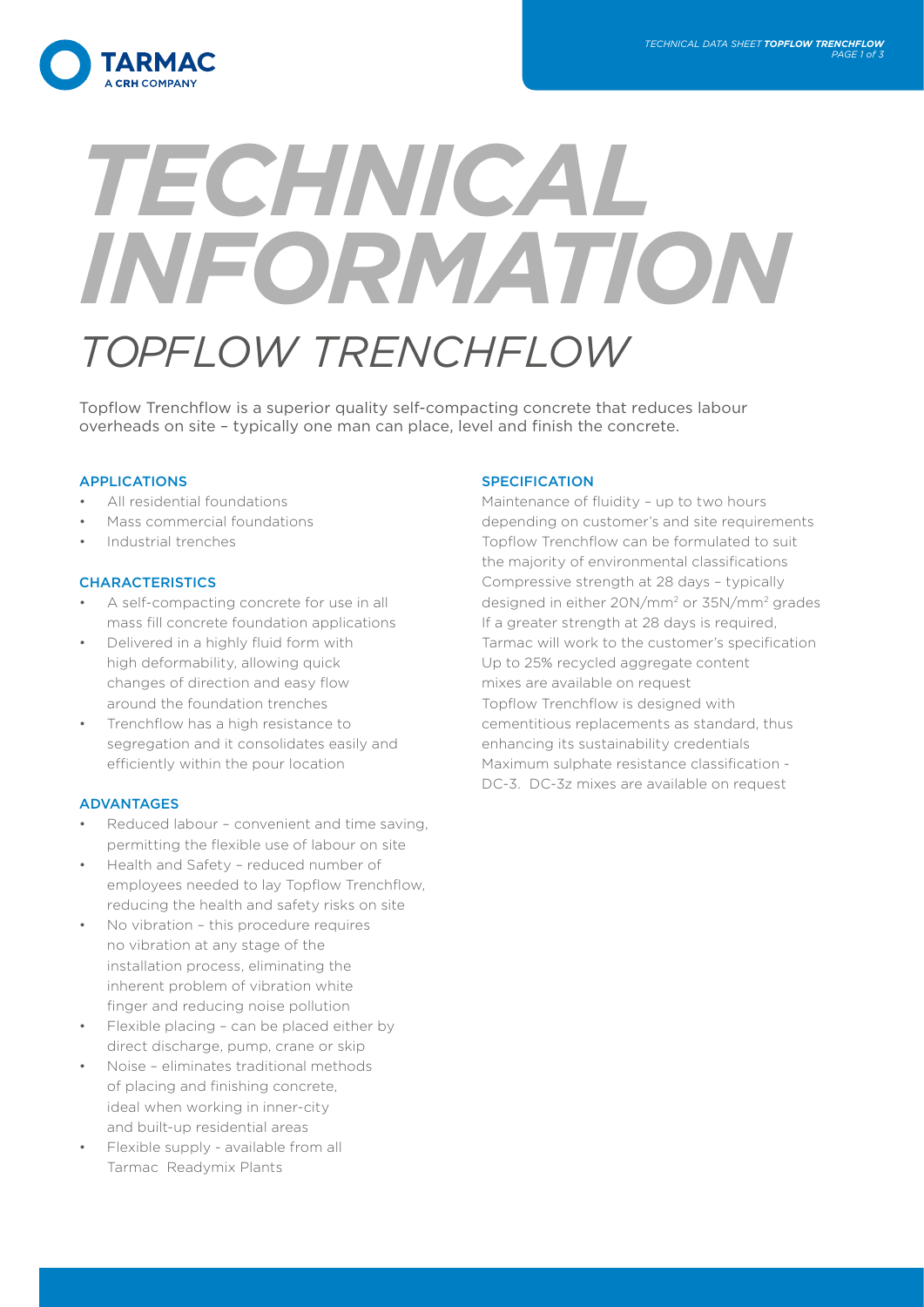

# CHECK LIST BEFORE POURING

In order to achieve the full potential of Topflow it is necessary to follow established best practices. Please review and initial the guidelines below before pouring commences:

| <b>TOPFLOW TRENCHFLOW</b>                                                                                                                                                                                                                                                                                                                                                   | <b>CUSTOMER</b><br><b>INITIAL</b> |
|-----------------------------------------------------------------------------------------------------------------------------------------------------------------------------------------------------------------------------------------------------------------------------------------------------------------------------------------------------------------------------|-----------------------------------|
| Intended usage - Topflow Trenchflow is a highly fluid, self-compacting concrete for use primarily<br>in house foundation construction. It is delivered in a liquid form with a rheology that will quickly<br>allow changes of direction and enables it to flow easily around foundation trenches. Please check<br>correct product has been specified.                       |                                   |
| Substrate types - Topflow Trenchflow can be poured into any foundation trench. The trench<br>should be free from water and loose material where possible. The concrete should be poured to a<br>minimum depth of at least 300mm to ensure full flow and consolidation within the trench.                                                                                    |                                   |
| Ambient conditions - Topflow Trenchflow may only be laid when the air temperature is between<br>5°C and 30°C. The substrate must not be frozen and ideally should be within the above<br>temperature range. There must be no risk of freezing for at least 48 hours after placement.                                                                                        |                                   |
| Slump-flow measurement - when Topflow Trenchflow arrives on site the slump-flow of the material<br>should be 700mm $+/-$ 50mm when measured using the appropriate equipment. If the mix is<br>outside of the target range then advice should be sought from your Tarmac representative as to<br>the appropriate course of action.                                           |                                   |
| Placement (1) - the material can be placed directly by the truck chute. The material has been<br>designed to be discharged directly from the truck mixer into the foundation trench. A typical house<br>foundation can be poured from one or two discharge points. Check to ensure adequate access for<br>the mixer truck and that it can discharge into the trench safely. |                                   |
| Placement (2) - the material will self-compact so no vibration will be necessary. It is possible that<br>levels may need to be adjusted following placement, if this is the case a rake or spade can be used<br>to move the material.                                                                                                                                       |                                   |

# FREQUENTLY ASKED QUESTIONS 1. IS IT APPROVED BY THE NHBC?

Topflow Trenchflow and other products are accepted by NHBC and should be used in accordance with the normal requirements of the scheme.

## 2. HOW FAR WILL IT FLOW?

Depending on the dimensions of the trench, the soil type and the number of turns, Topflow Trenchflow will flow between 15 and 20m in a straight line.

## 3. HOW MANY ACCESS POINTS DO I NEED?

The number of access points will depend on the configuration of the trench, normally only one location will be sufficient for the foundation of a typical semi-detached property.

# 4. WILL IT FIND ITS OWN LEVEL ALL THE WAY AROUND THE TRENCH?

No, but the level difference between the pouring point and the extremity will be minimal, around 100mm for a 20m trench. One man with a rake or a shovel will very easily, and quickly, draw the surface to a level.

## 5. WHAT IS THE MINIMUM DEPTH I CAN LAY IT?

The minimum depth that may be placed in a foundation is 300mm, or the dimension specified on the drawings or other site instructions.

## 6. WHAT IS THE SETTING TIME OF THE MIX?

Topflow Trenchflow sets in a similar time to conventional concrete. Following trades are normally allowed after 24 hours, however this may be longer in winter and shorter in hot weather. Topflow Trenchflow will maintain its fluidity for at least two hours after batching.